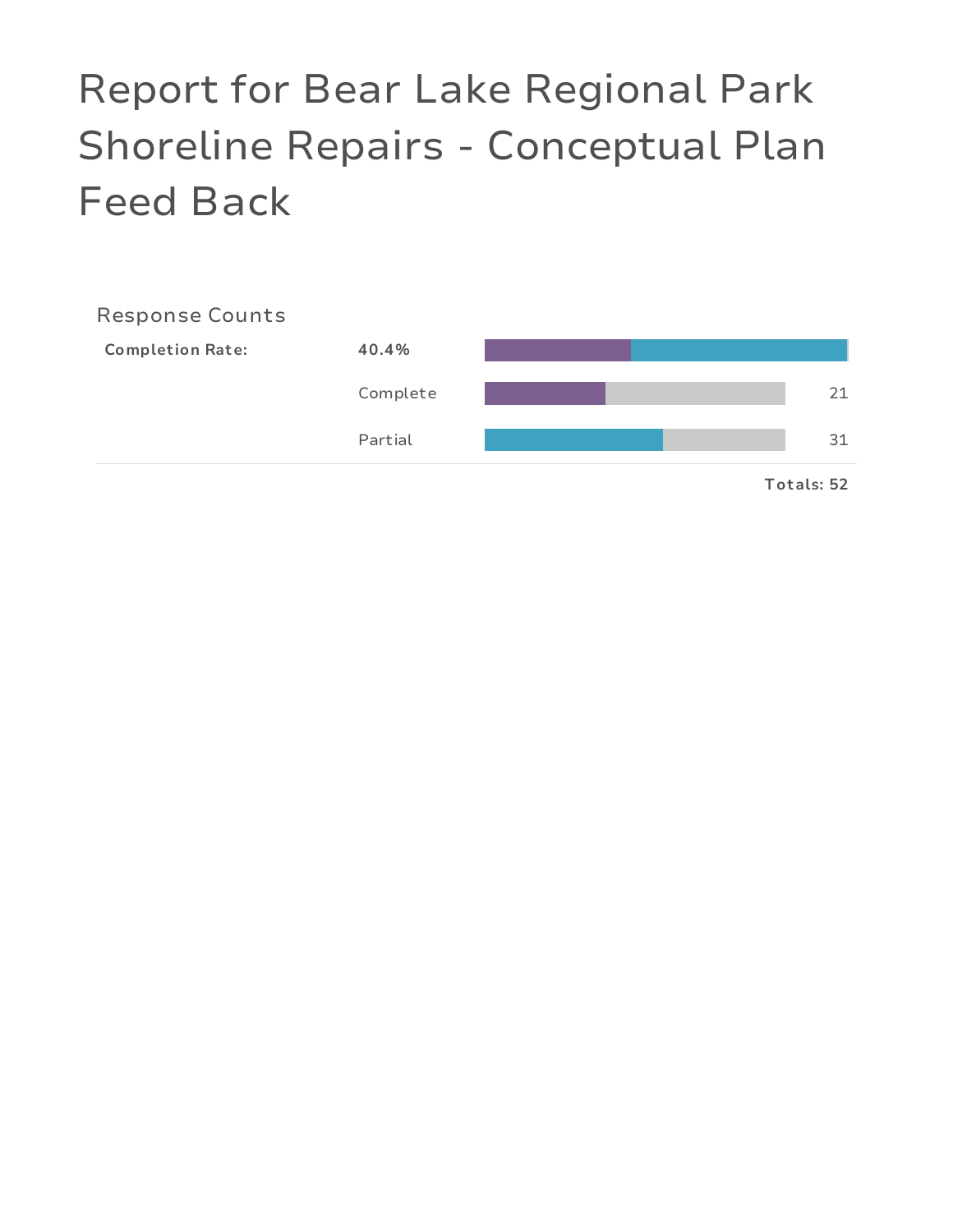1. Did you participate in the public outreach ("pop-up") event at Bear lake and / or the previous ("pre-design") survey, which closed on September 23rd?



**Tot als: 43**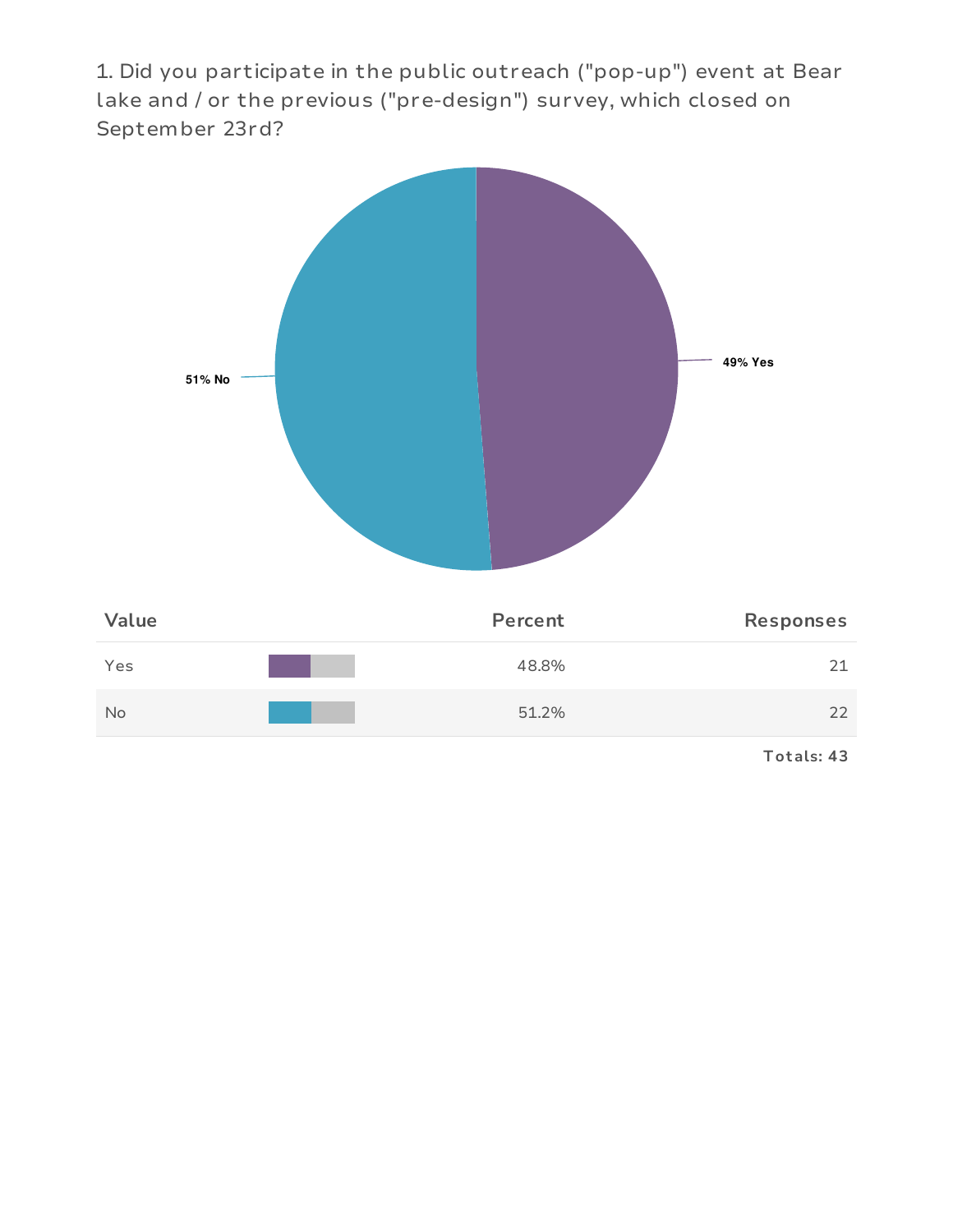2. Please tell us how you typically use, or would like to use, the shoreline focus areas at Bear Lake. Please select up to three choices.



| Value                                                     | Percent | <b>Responses</b> |
|-----------------------------------------------------------|---------|------------------|
| Wildlife viewing                                          | 37.5%   | 9                |
| Sitting quietly and enjoy the view                        | 12.5%   | 3                |
| Socializing / hanging out with friends and family         | 29.2%   | 7                |
| Swimming / cooling off                                    | 25.0%   | 6                |
| Fishing                                                   | 41.7%   | 10               |
| Launching watercraft (rowboat, canoe, kayak, paddleboard) | 29.2%   | 7                |
| Taking your dog swimming                                  | 16.7%   | $\overline{4}$   |
| Picnicking                                                | 25.0%   | 6                |
| Other - Write In (Required)                               | 8.3%    | 2                |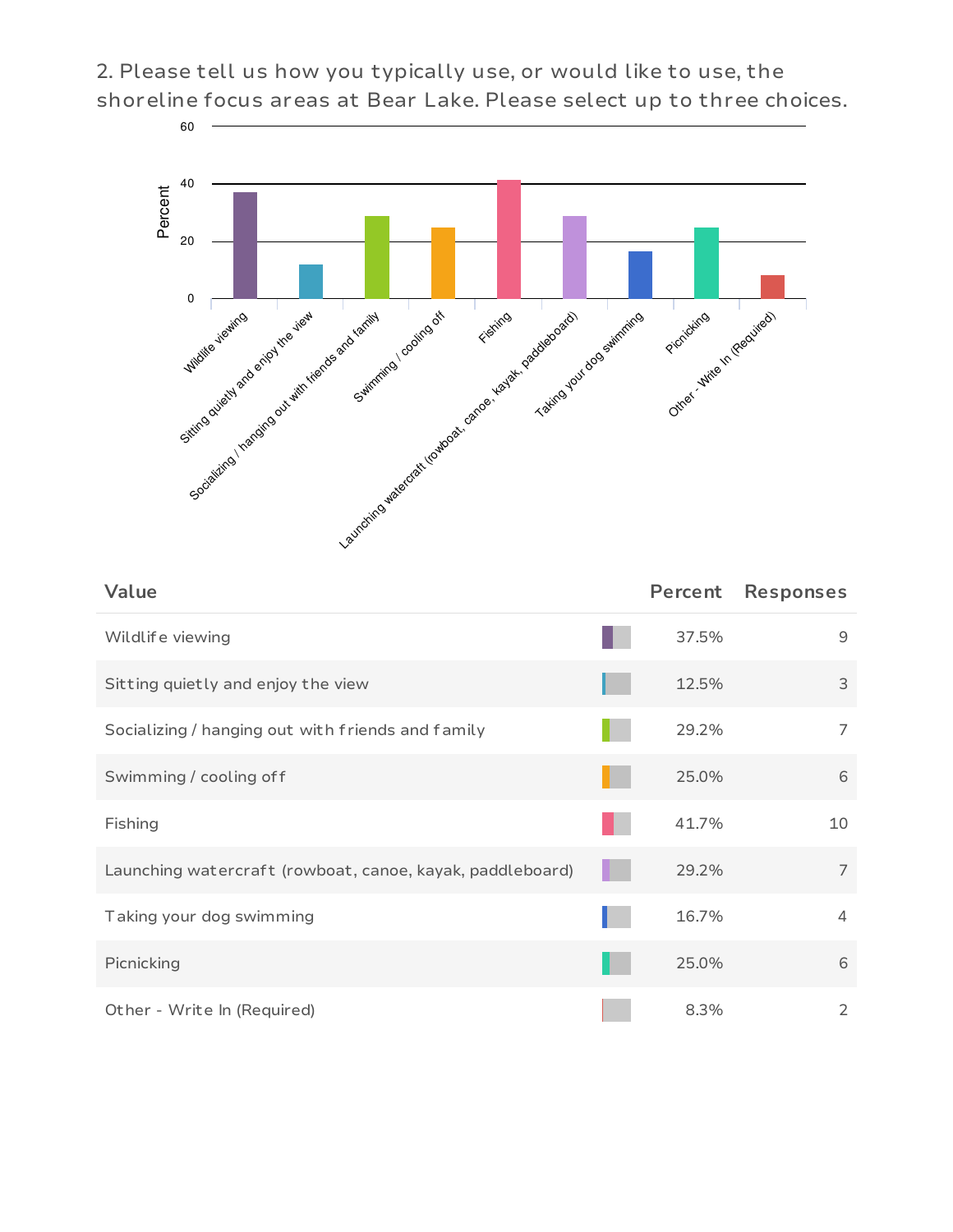| <b>Other - Write In (Required)</b> | Count |
|------------------------------------|-------|
| <b>Hiking</b>                      |       |
| Walking the path.                  |       |
| Totals                             | ∍     |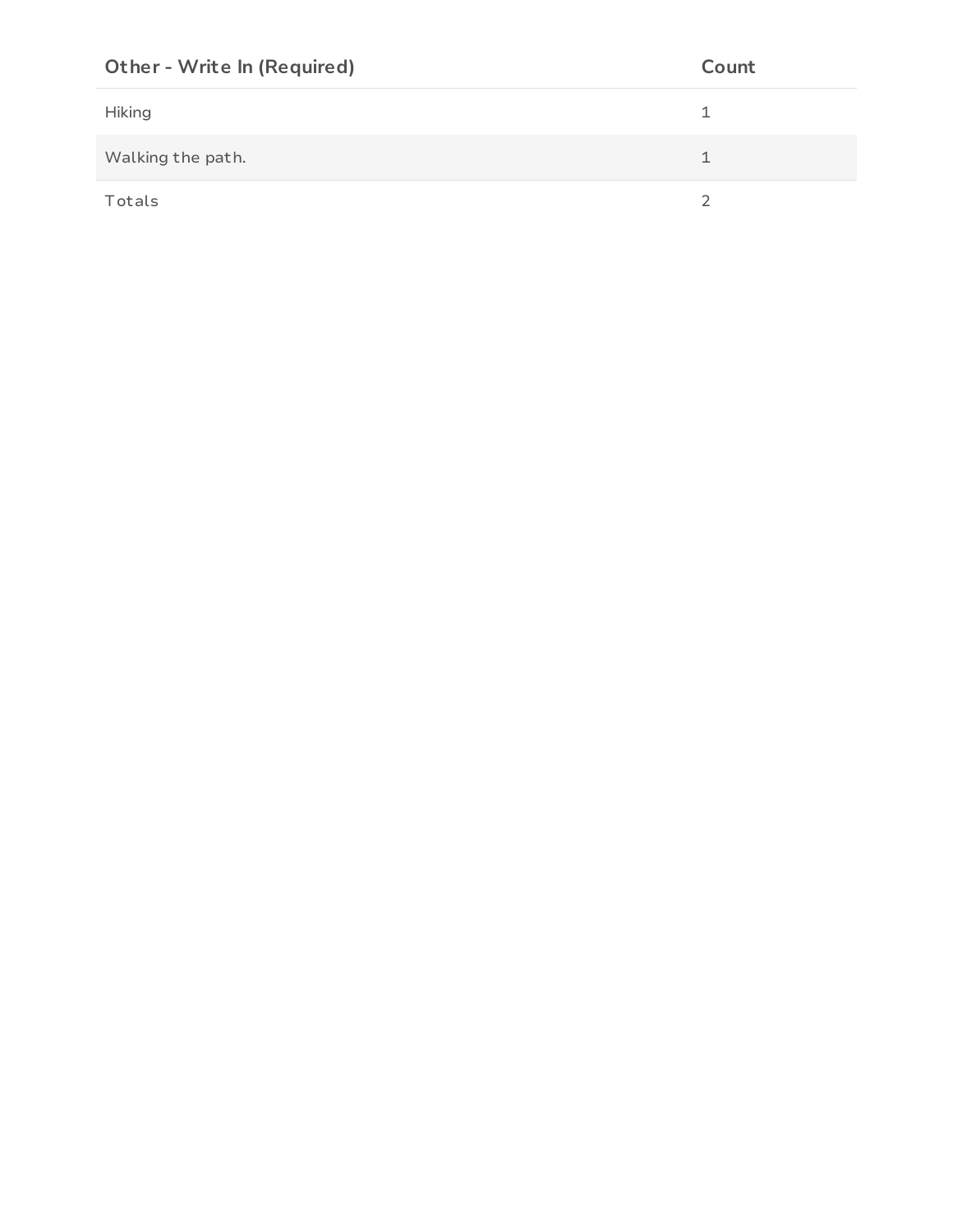3. How would you rate the Eastside Concept A (above) on a scale of  $0-10$ ?0 = Awful concept. Please scrap it! $5$  = There are aspects of this concept I really like, and aspects that I don't like. 10 = This looks great! I love it and don't see anything that needs to change!



#### **Statistics**

Average 6.1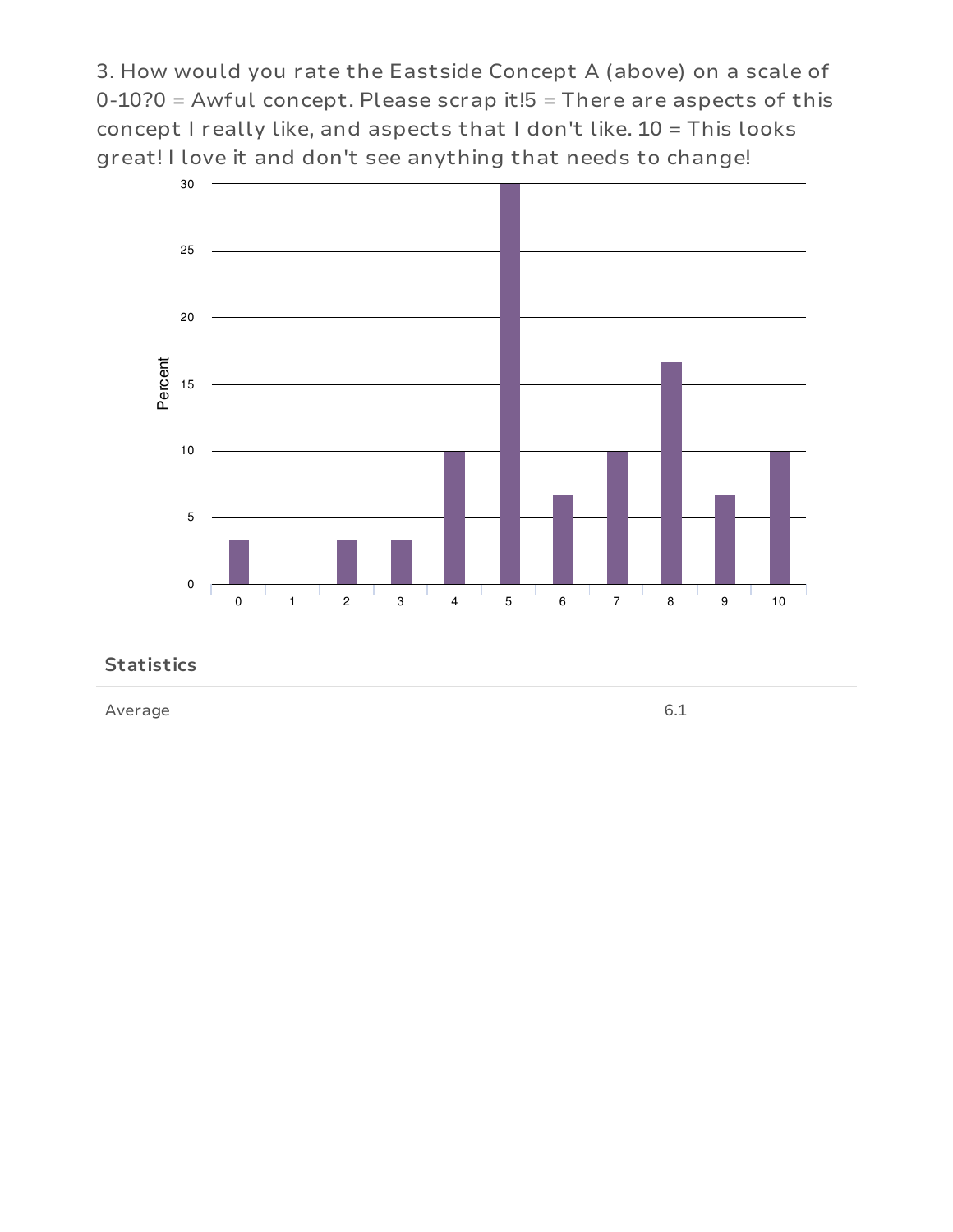4. What do you like most about Concept A?

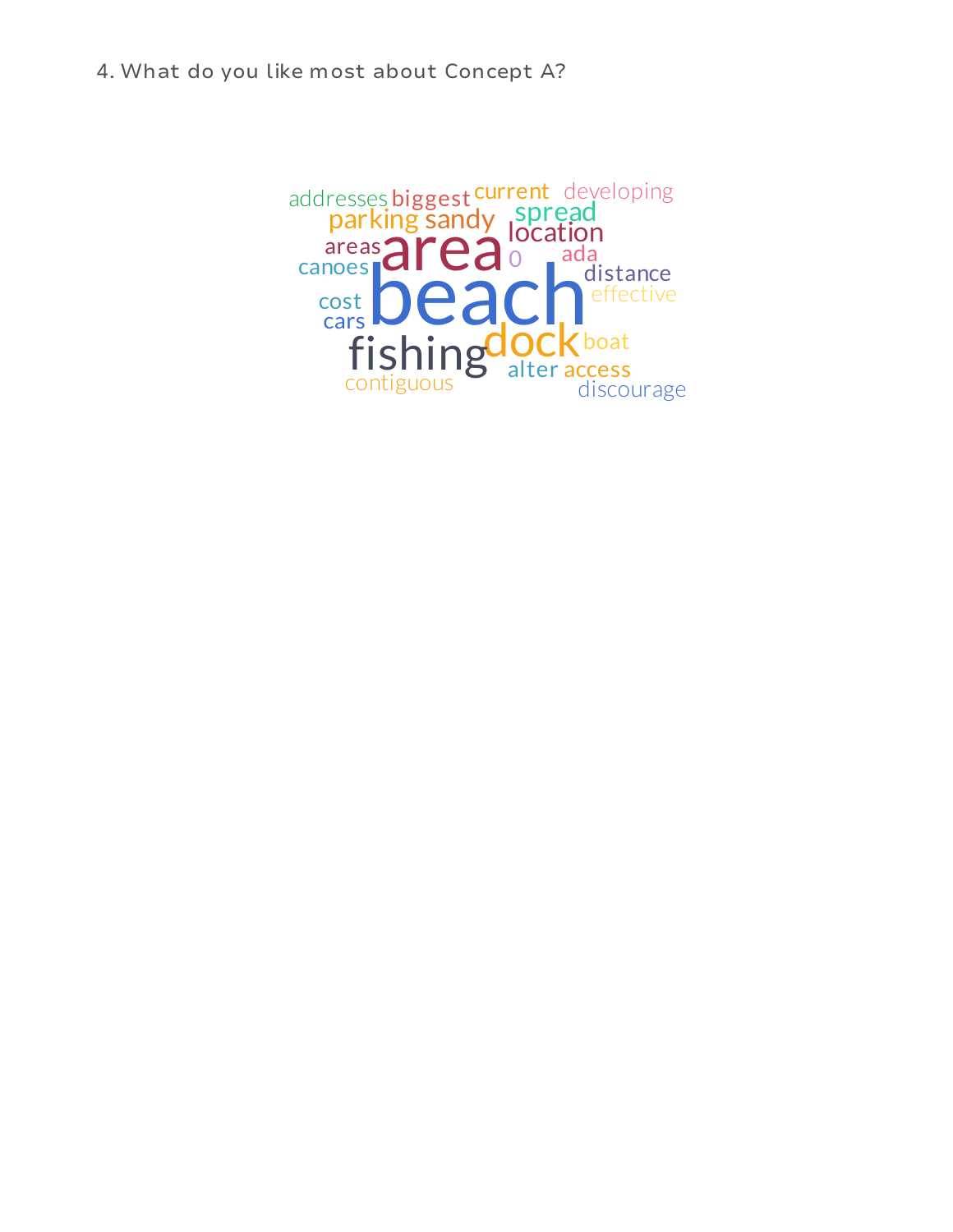| 19 | X                                                                                                                                                                                                                                                   |
|----|-----------------------------------------------------------------------------------------------------------------------------------------------------------------------------------------------------------------------------------------------------|
| 29 | A has the biggest contiguous sandy beach area.                                                                                                                                                                                                      |
| 30 | How spread out it is.                                                                                                                                                                                                                               |
| 38 | Beach area and relocated dock look nice                                                                                                                                                                                                             |
| 41 | The improvements to existing features.                                                                                                                                                                                                              |
| 43 | location of the fishing dock                                                                                                                                                                                                                        |
| 44 | Multiple rec areas that are spread out                                                                                                                                                                                                              |
| 47 | I don't really get what I am looking at. Not sure how to rate it.                                                                                                                                                                                   |
| 50 | Looks to be cost effective and will keep it simple to maintain.                                                                                                                                                                                     |
| 52 | We definitely need better place to put in canoes and kayaks.                                                                                                                                                                                        |
| 54 | New parking area, relocating fishing dock, new sand beach. Distance to boat<br>launch will discourage larger watercraft than this small lake should allow.                                                                                          |
| 56 | The gravel lading beach and sandy beach.                                                                                                                                                                                                            |
| 58 | It addresses the current usage and needs without over developing. It<br>facilitates but doesn't alter the natural integrity of the area.                                                                                                            |
| 59 | trail from ADA parking, but NOT enough spaces (often see 4 or more cars<br>there) seems to be the least expensive plan with some changes/ like the<br>location of the fishing pier trail needs to be repaired - too many root<br>problems and holes |
| 60 | Beach access                                                                                                                                                                                                                                        |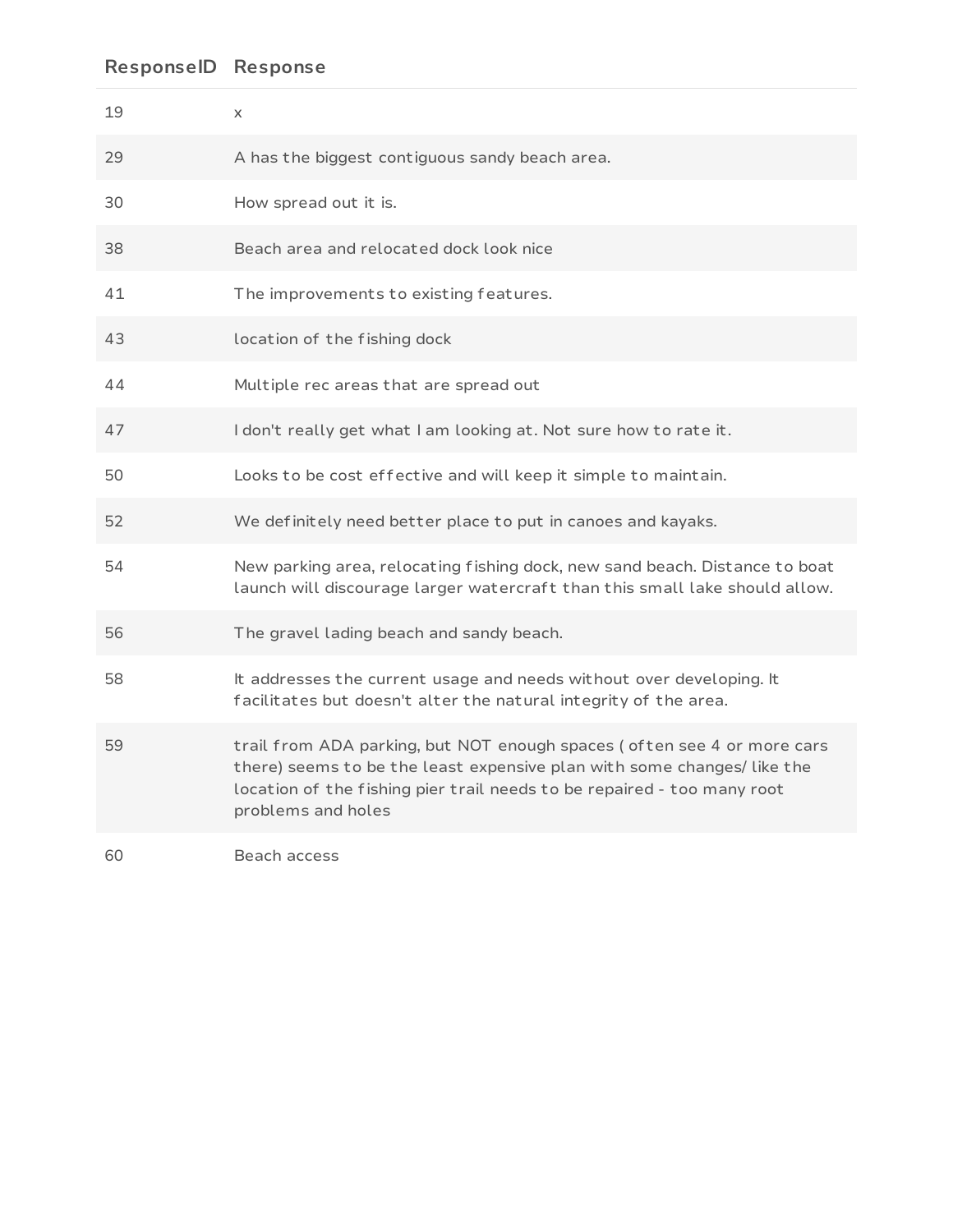5. Are there elements of Concept A that you don't like? If so, please describe.



| 19 | $\times$                                                                                    |
|----|---------------------------------------------------------------------------------------------|
| 29 | Parking and access to vehicles seems very limited or washing included in this<br>rendering. |
| 38 | I don't see a good area to launch kayaks, canoes and SUPs                                   |
| 41 | There should be a place for dogs to swim on this side of the lake as well.                  |
| 43 | not enough shoreline access afforded for fishing                                            |
| 47 | It would be nice to see a volleyball court, maybe sand or grass.                            |
| 50 | Exsisting restrooms and fishing dock are beyond repair. No bandage Hedt and<br>Secor fixes. |
| 54 | Awkward area below shade structure, lack of any native plantings.                           |
| 60 | Potential for cars to simply park in the drop off/ADA area as they do now.                  |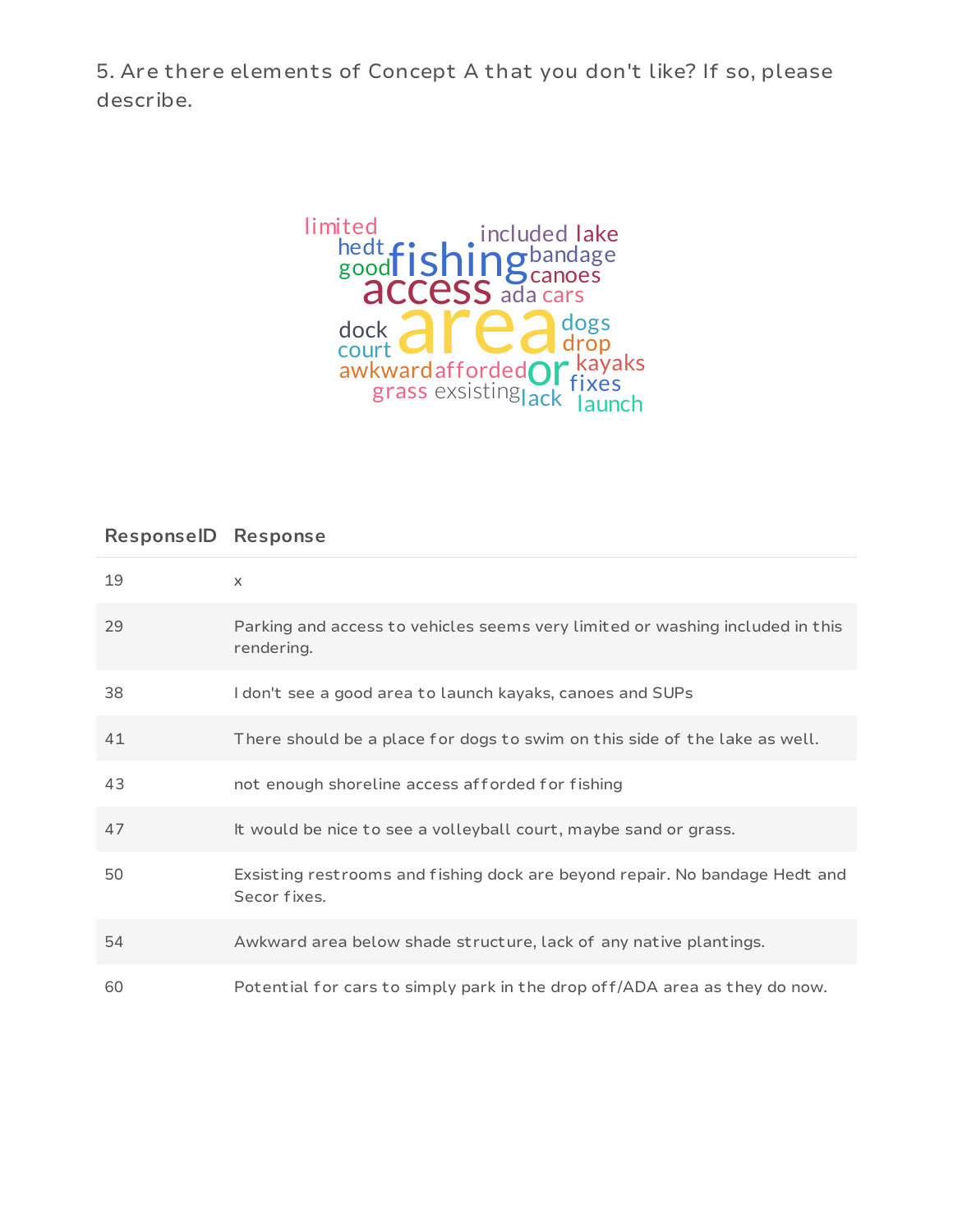6. How would you rate the Eastside Concept B (above) on a scale of  $0-10$ ?0 = Awful concept. Please scrap it! $5$  = There are aspects of this concept I really like, and aspects that I don't like. 10 = This looks great! I love it and don't see anything that needs to change!



#### **Statistics**

Average 5.6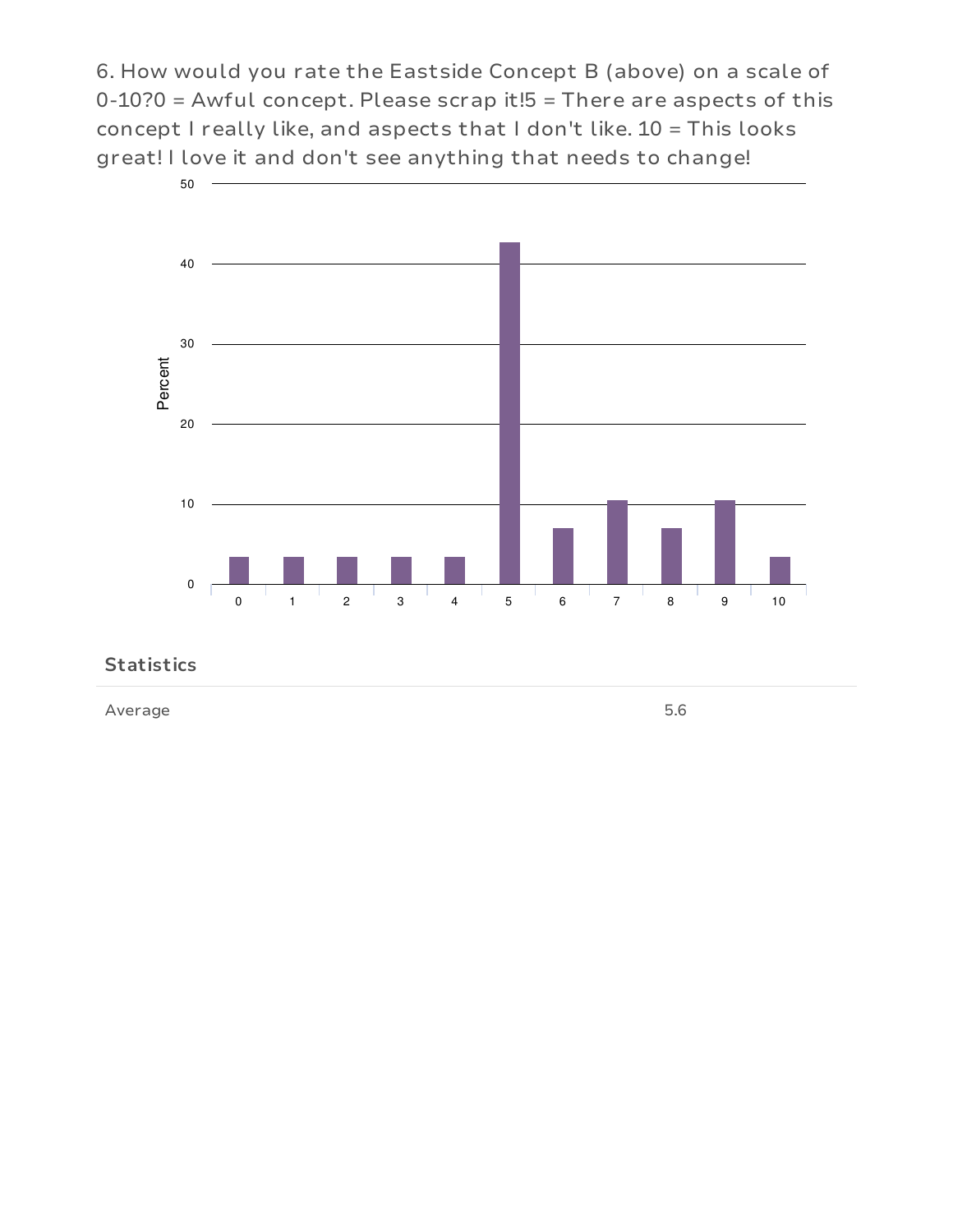## 7. What do you like most about Concept B?



| 19 | $\times$                                                                                                                                                                  |
|----|---------------------------------------------------------------------------------------------------------------------------------------------------------------------------|
| 29 | The pull around and landing areas are very nice.                                                                                                                          |
| 30 | Boat launch area.                                                                                                                                                         |
| 41 | Improvements to existing features.                                                                                                                                        |
| 43 | the location of sand beaches                                                                                                                                              |
| 47 | This seems to be a little larger area, which is nice.                                                                                                                     |
| 52 | Ease of access for kayaks and canoes. Like the addition of sandy beach. Right<br>now you either swim in the shade on the sandy side or in the grass on the<br>sunny side. |
| 54 | Relocated shade structure site, large sandy beach area.                                                                                                                   |
| 56 | The location of the loading area, the courtesy dock and gravel landing beach                                                                                              |
| 59 | ADA parking much improved. Like the separation of the fishing pier and the<br>boat launch sand areas are great for the kids                                               |
| 60 | Beach access, view for shade area.                                                                                                                                        |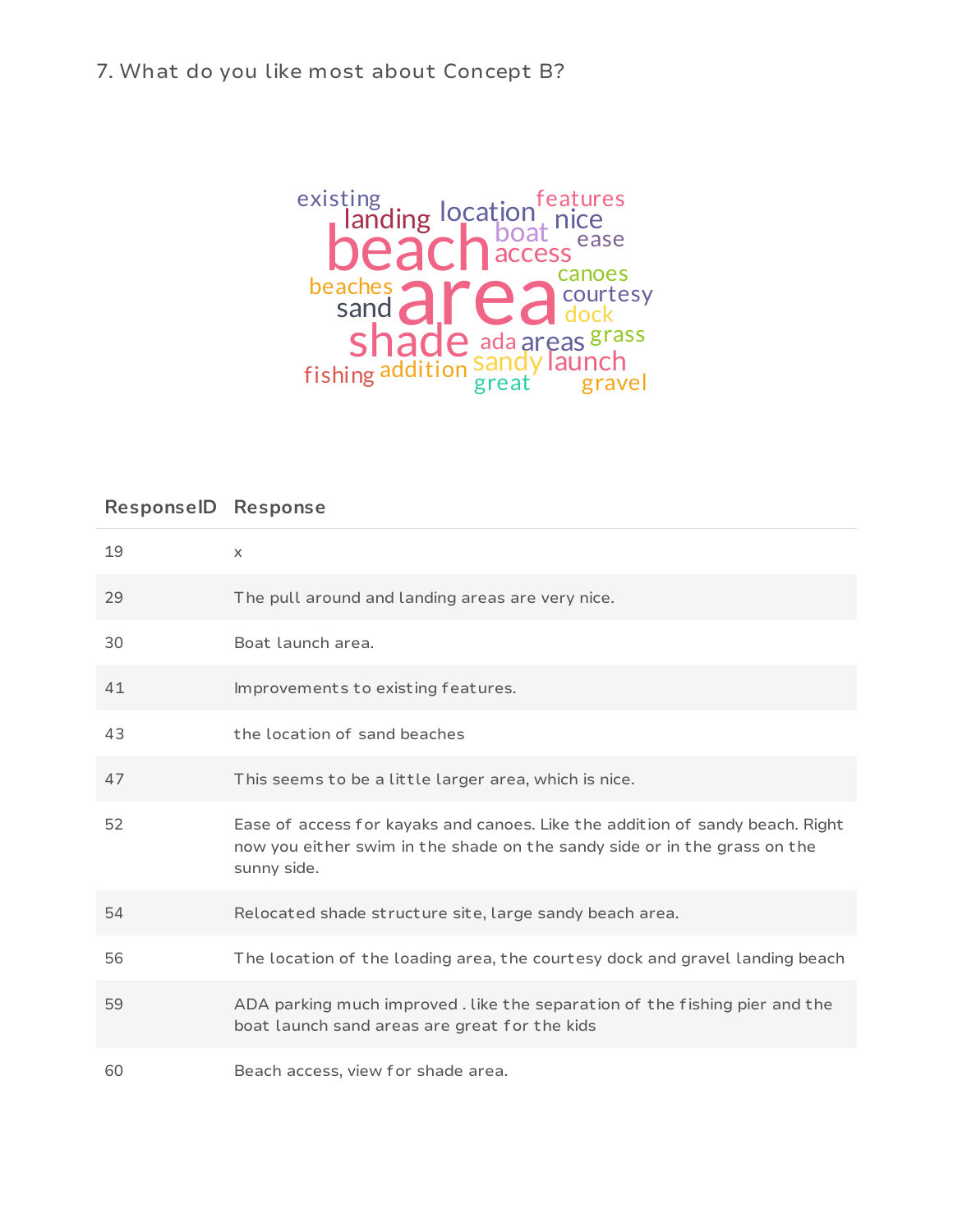8. Are there elements of Concept B that you don't like? If so, please describe.

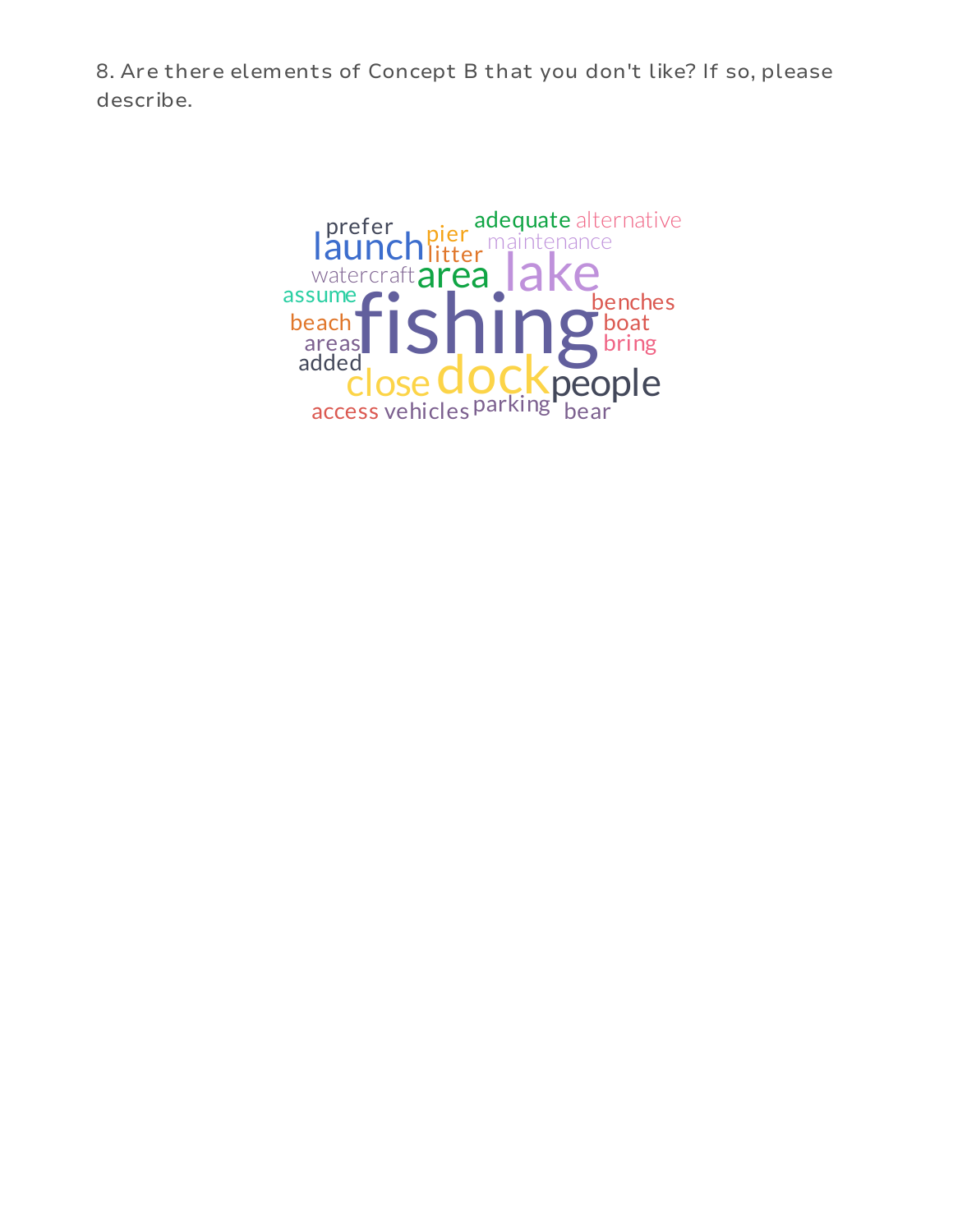- 29 It seems like it would be very busy, with vehicles in all areas.
- 30 Greatly prefer the alternative f ishing pier site. The boat launch area and the pier is to close/crowded.
- 38 Less sand beach than Concept A
- 41 Too much space for the launching watercraft. Current launch is adequate and enlarging this access will contribute to litter/garbage left on shore. The f ishing dock is too shallow for the majority of the year due to weed growth. The vast majority of people who f ish there do not qualify for the regulations to f ish here and there is NEVER any enforcement f rom the DFW.
- 43 conflict in area used by watercraft and the fishing dock
- 47 Still needs a volleyball court.
- 52 I think the parking will f ill up quickly. Maybe the fancy courtesy dock is overkill for the kind of craft typically launched at bear lake.
- 54 Not sure about the nearby launch area, why do we need vehicles this close? Any watercraft using this lake should be portageable from the parking area like plan A. Please do move the f ishing dock.
- 56 I think more people would use the shade structure if it were located close to the lake.
- 58 Too much development. Over use can bring its own set of difficulties. I pick up yards of f ishing line and see good Samaritans patrolling for litter which is being controlled by their volunteer ef forts as well as regular maintenance f rom Spokane County. My concern is that the facilities will draw too many people and litter will f ind its way into the lake becoming an eyesore and injuring wildlife.
- 59 concerned about the high costs and also about the increased use that these improvements would create. The resulting increased use would require more maintenance than is currently being done and more security . Both concepts need to have the trail condition improved. Neither of these show any benches or tables which I assume would be added later plans.
- 60 Prefer secondary location for f ishing pier.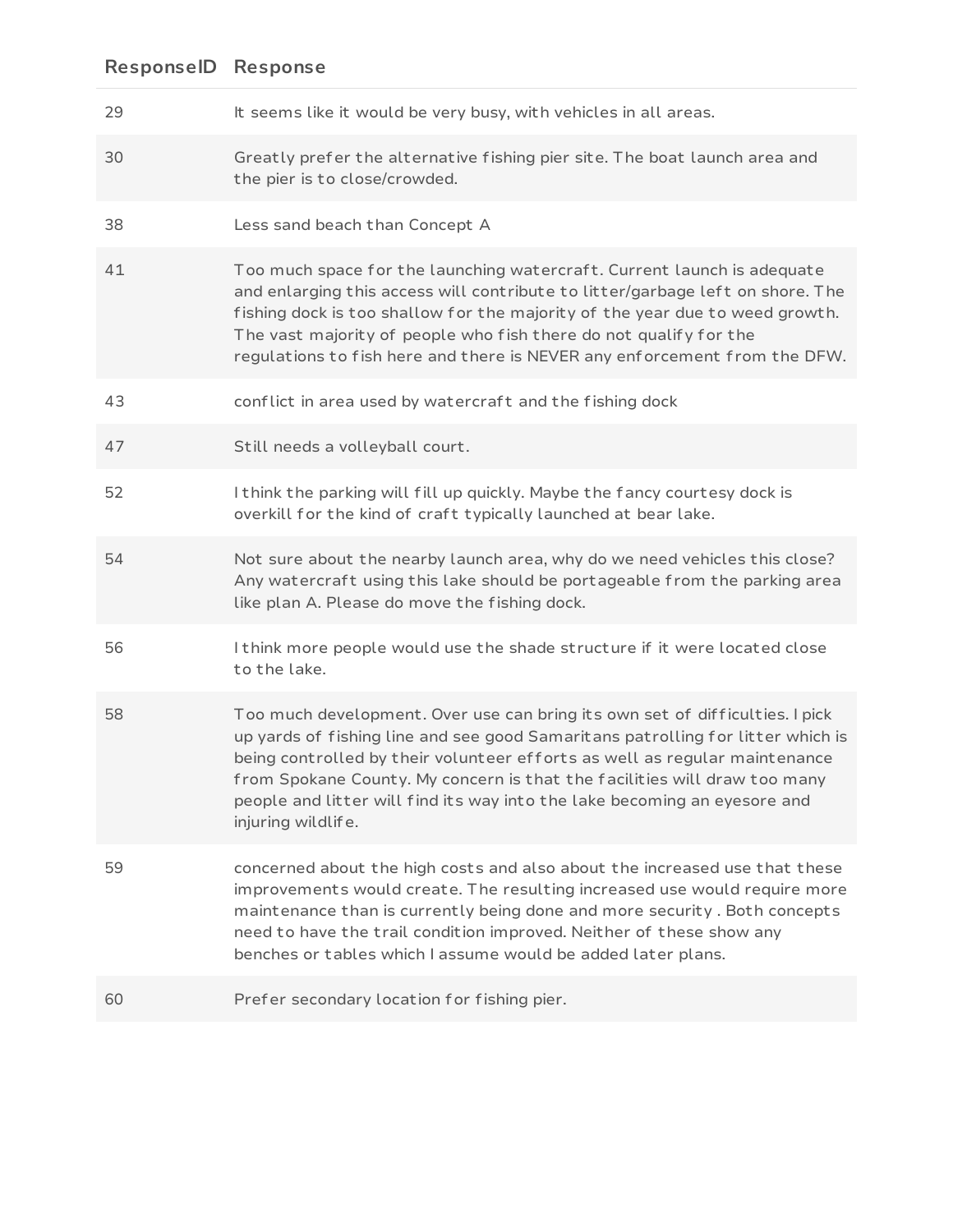9. How would you rate the Westside Concept C (above) on a scale of  $0-10$ ?0 = Awful concept. Please scrap it! $5$  = There are aspects of this concept I really like, and aspects that I don't like. 10 = This looks great! I love it and don't see anything that needs to change!



#### **Statistics**

Average 6.1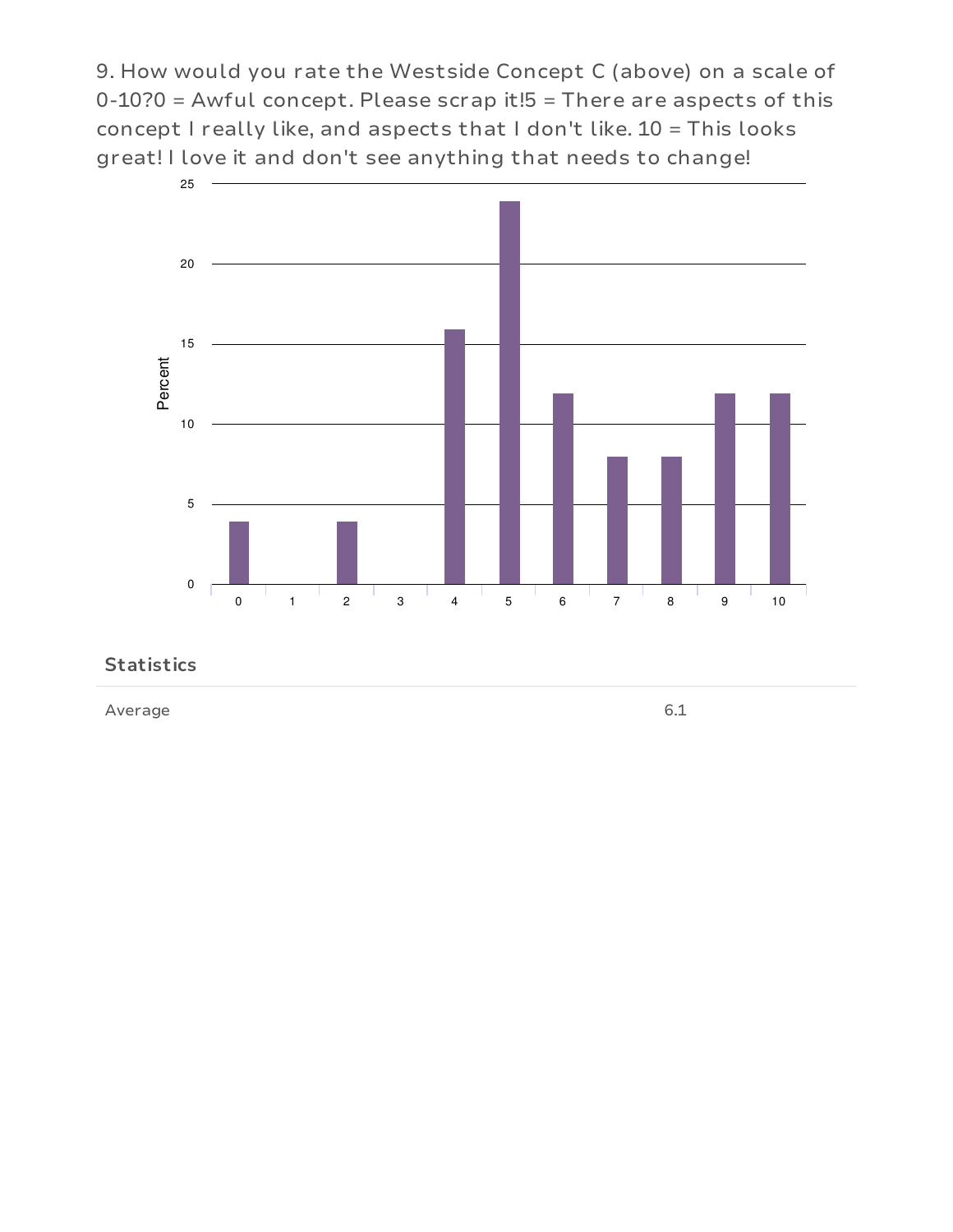## 10. What do you like most about Concept C?



| 19 | $\times$                                                                                           |
|----|----------------------------------------------------------------------------------------------------|
| 29 | The large beach/swim area as well as the smaller more private sandy beach<br>areas would be great! |
| 30 | Walking area.                                                                                      |
| 41 | Planned improvements to existing features.                                                         |
| 43 | size of the swim area                                                                              |
| 44 | Swimming and other rec options                                                                     |
| 47 | There is a volleyball court. Yay                                                                   |
| 52 | I like it. The more beach the better.                                                              |
| 54 | Overall nice design                                                                                |
| 56 | the sandy beach and swim dock.                                                                     |
| 58 | The safety issues are being addressed.                                                             |
| 59 | swimming area roped off and the platforms. beach areas are great                                   |
| 60 | Swimming area                                                                                      |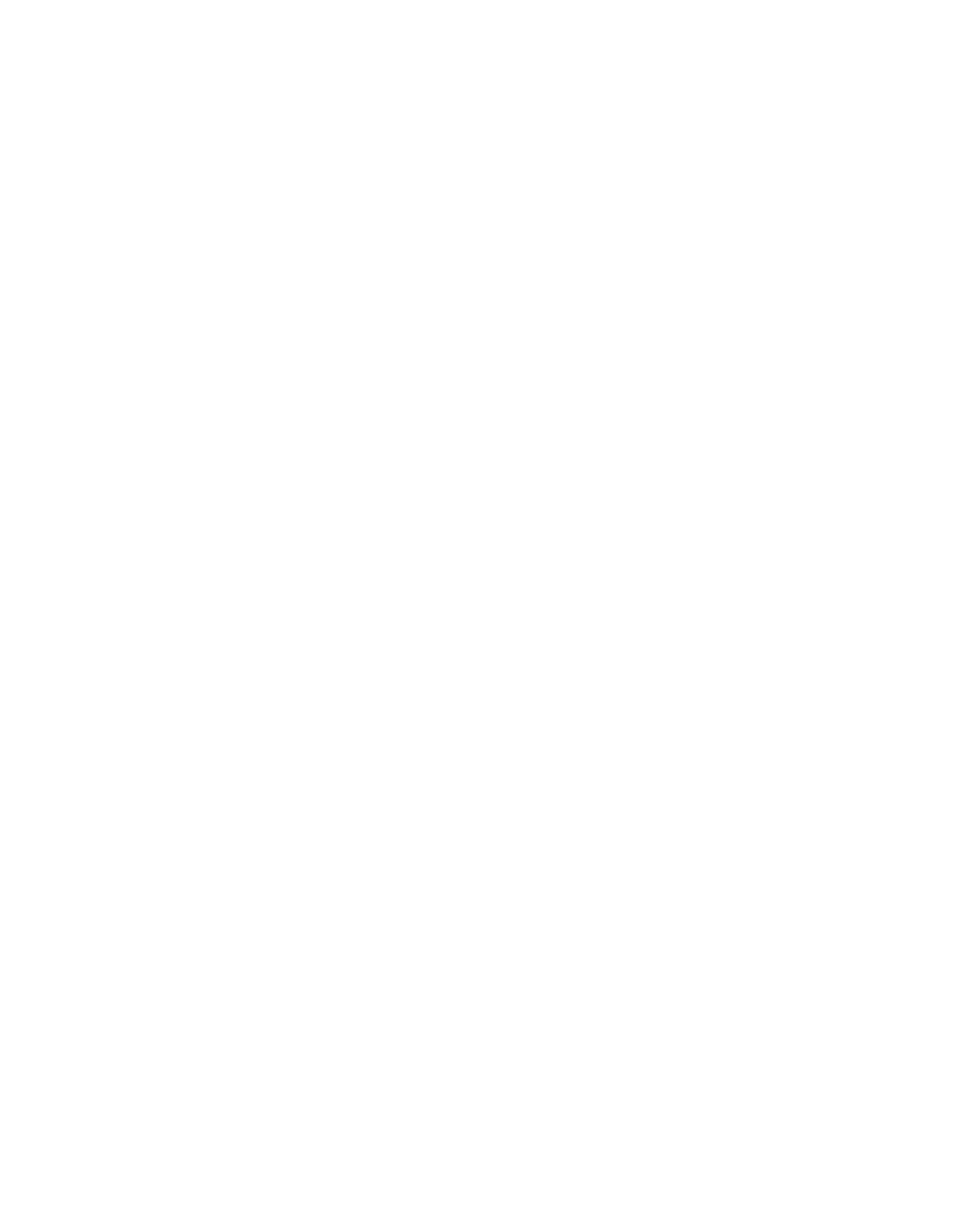11. Are there elements of Concept C that you don't like? If so, please describe.



| 29 | If the septic leach area is usable turf that would be incredible                                                                                                                                                                                                                                                                                                                                                                                                                                         |
|----|----------------------------------------------------------------------------------------------------------------------------------------------------------------------------------------------------------------------------------------------------------------------------------------------------------------------------------------------------------------------------------------------------------------------------------------------------------------------------------------------------------|
| 41 | No designated dog swimming area. Why not?                                                                                                                                                                                                                                                                                                                                                                                                                                                                |
| 54 | But I prefer plan D ie fishing dock.                                                                                                                                                                                                                                                                                                                                                                                                                                                                     |
| 56 | the design does not include a play ground. The play ground should be<br>retained and a developed horseshoe pit should be added                                                                                                                                                                                                                                                                                                                                                                           |
| 58 | This side of the lake is used mostly for swimming, having picnics, playing in<br>the playground and some fishing. I have never seen the volley ball court in<br>use. Will the current picnic tables be replaced? Is the children's playground<br>going to remain? Could it possibly be upgraded? It looks like trees block any<br>view of the lake from the relocated shade structure. On a hot summer day<br>the first picnic tables to be taken are the shady ones with a view of the lake.            |
| 59 | very limited ADA parking. where is the current playground with benches for<br>parents located? BBQs and tables not shown. Concerns about the swimming<br>platforms that diving could become an issue. Area on the trail where fishing<br>is being done needs to be addressed. No fishing being allowed? If the area is<br>just repaired will it be destroyed by people wanting to fish there? Is there<br>really a need for the volley ball court. I have never seen it in use over the<br>past 5 years. |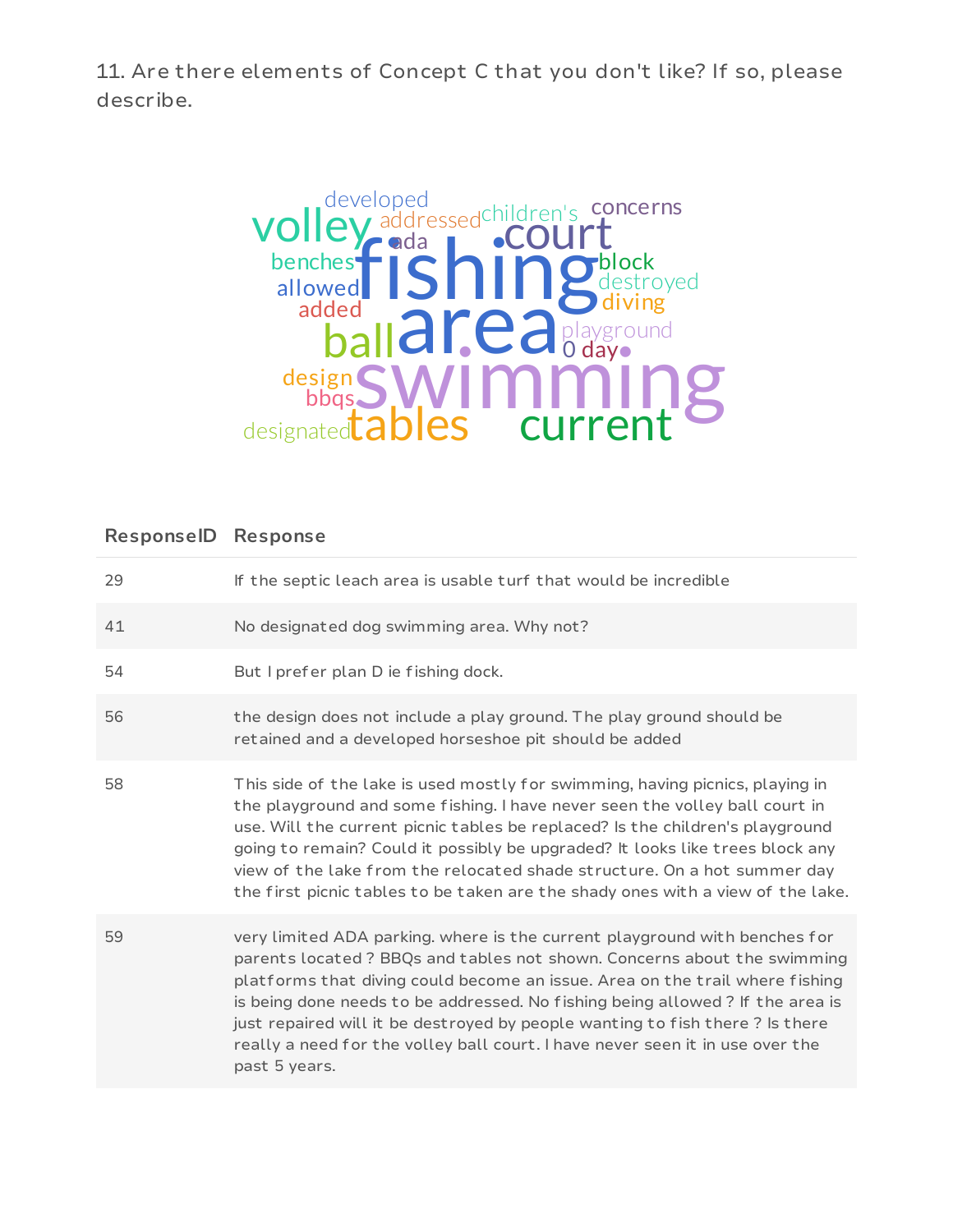12. How would you rate the Westside Concept D (above) on a scale of  $0-10$ ?0 = Awful concept. Please scrap it! $5$  = There are aspects of this concept I really like, and aspects that I don't like. 10 = This looks great! I love it and don't see anything that needs to change!



#### **Statistics**

Average 5.4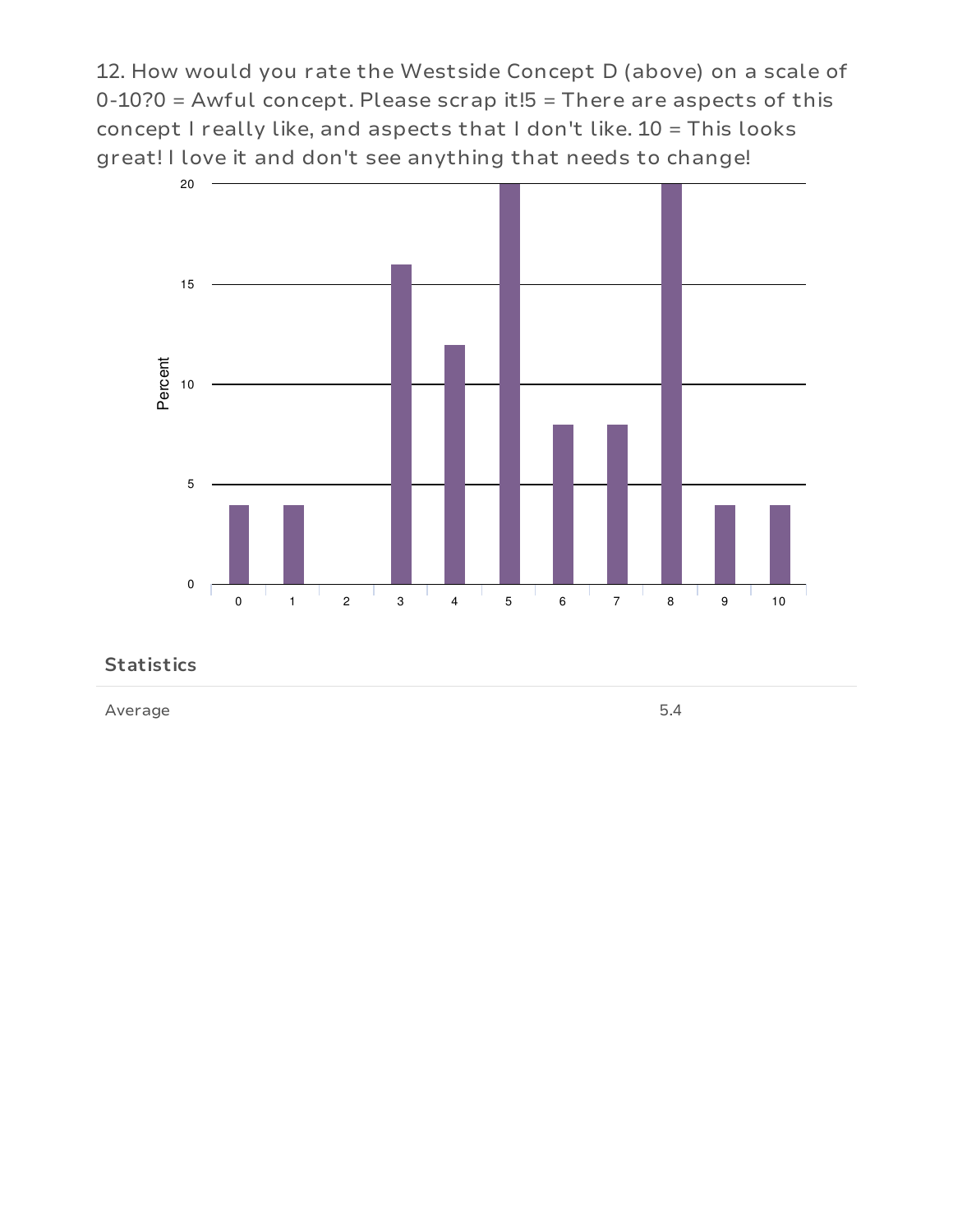## 13. What do you like most about Concept D?



| 29 | I do like the large usable turf area.                                                                                                   |
|----|-----------------------------------------------------------------------------------------------------------------------------------------|
| 30 | It's ok. Not as nice as C.                                                                                                              |
| 41 | Stacked stone feature.                                                                                                                  |
| 43 | the stacked stone seating is a unique idea                                                                                              |
| 47 | I like the fishing doc.                                                                                                                 |
| 52 | Interesting as well. Not sure how the stacked seating will work out. Feels<br>like people might get territorial resulting in less space |
| 54 | More turf area, less moving of structure locations, adds needed fishing dock.                                                           |
| 56 | The fishing dock, concrete accessible transfer and sand beach.                                                                          |
| 58 | It incorporates the natural beauty of the lake with a free flowing,<br>purposeful usage. It gives fishermen a space away from swimmers. |
| 59 | area of stone seating. beach area but prefer concept C area. fishing pier so<br>that the banks aren't destroyed by fishing.             |
| 60 | Fishing pier                                                                                                                            |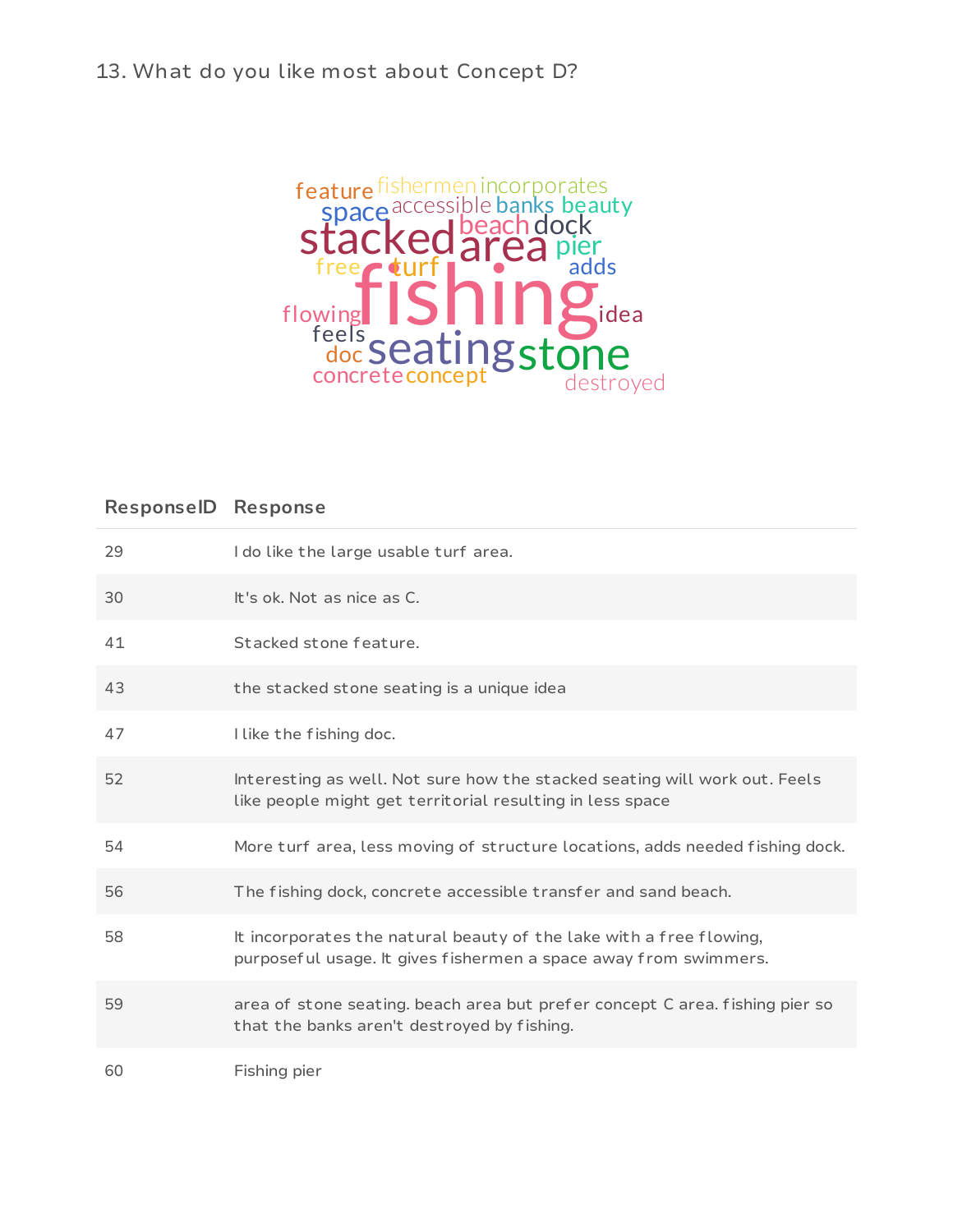14. Are there elements of Concept D that you don't like? If so, please describe.



| 29 | I dont think the stacked stone areas would get much use by humans. The<br>sandy beach areas seem minimal.                                                                                                               |
|----|-------------------------------------------------------------------------------------------------------------------------------------------------------------------------------------------------------------------------|
| 38 | Not enough sand beach                                                                                                                                                                                                   |
| 41 | Where is the designated dog swimming access? Again. Again, there also<br>needs to be enforcement for current fishing regulations from the DFW. We<br>use Bear Lake 20-30 times a year and there is no enforcement EVER! |
| 52 | Less beach                                                                                                                                                                                                              |
| 54 | No.                                                                                                                                                                                                                     |
| 56 | Retain the play ground and add a developed horseshoe pit.                                                                                                                                                               |
| 58 | The need for new picnic tables does not seem to be addressed. Also, there is<br>no mention of the children's playground which is used regularly.                                                                        |
| 59 | both concepts need better ADA parking. both concepts don't show the<br>current playground for younger children with needed benches for their<br>parents. BBQs and picnic tables in both plans?                          |
| 60 | No swimming area or good access to lake.                                                                                                                                                                                |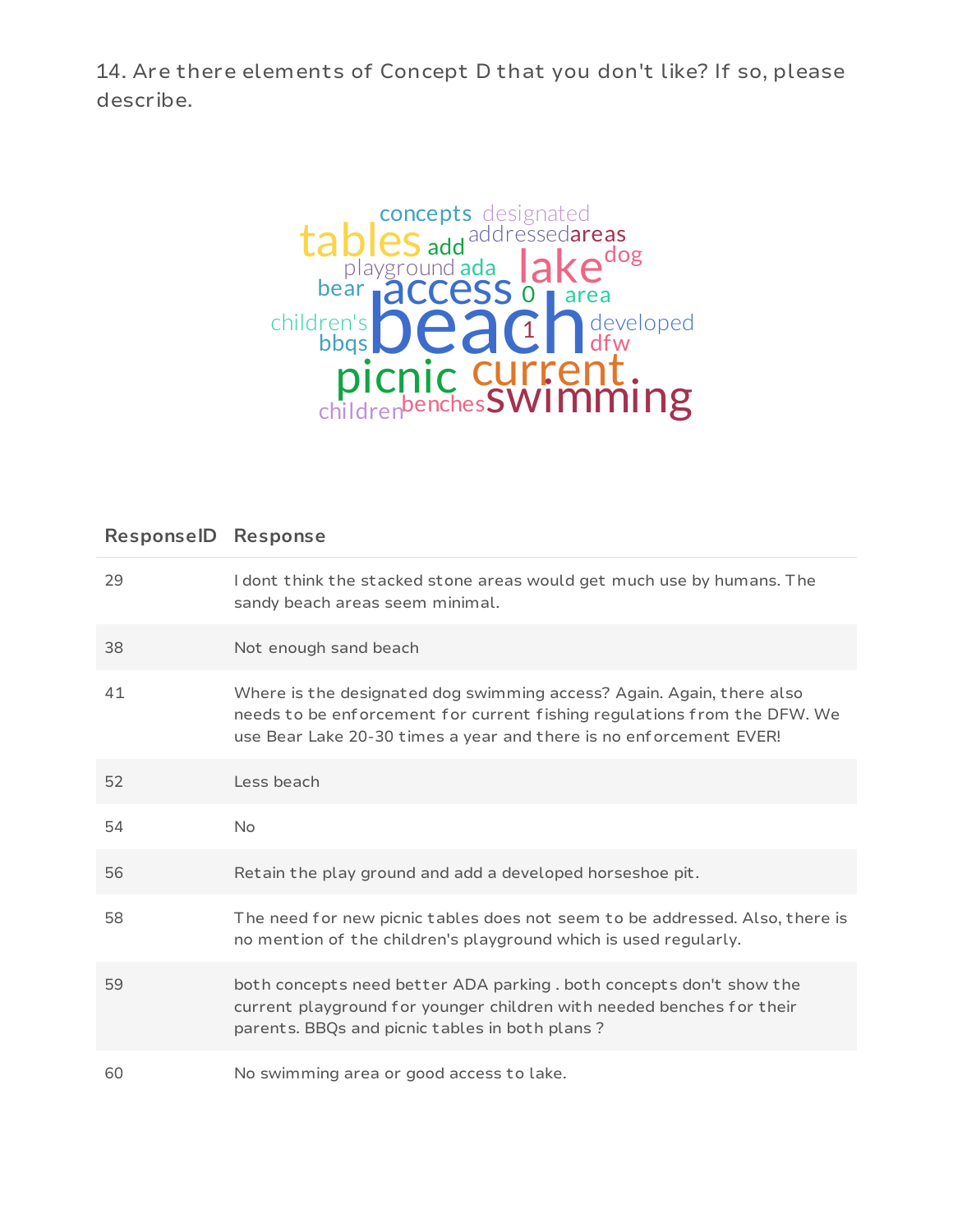15. If enough money is available in the budget, which amenities would you most like to see added to the shoreline focus areas? Please select up to three.



| Value                                     | Percent | <b>Responses</b> |
|-------------------------------------------|---------|------------------|
| A deep water fishing dock                 | 31.8%   | 7                |
| A small fishing dock on the west side     | 40.9%   | 9                |
| A boat launch courtesy dock               | 22.7%   | 5                |
| Floating swim docks                       | 31.8%   | $\overline{7}$   |
| Out door shower(s) near swim beaches      | 13.6%   | 3                |
| Drinking fountains                        | 9.1%    | $\overline{2}$   |
| <b>Benches</b>                            | 40.9%   | 9                |
| Webcam / weather station in parking area. | 9.1%    | $\overline{2}$   |
| Other - Write In (Required)               | 13.6%   | 3                |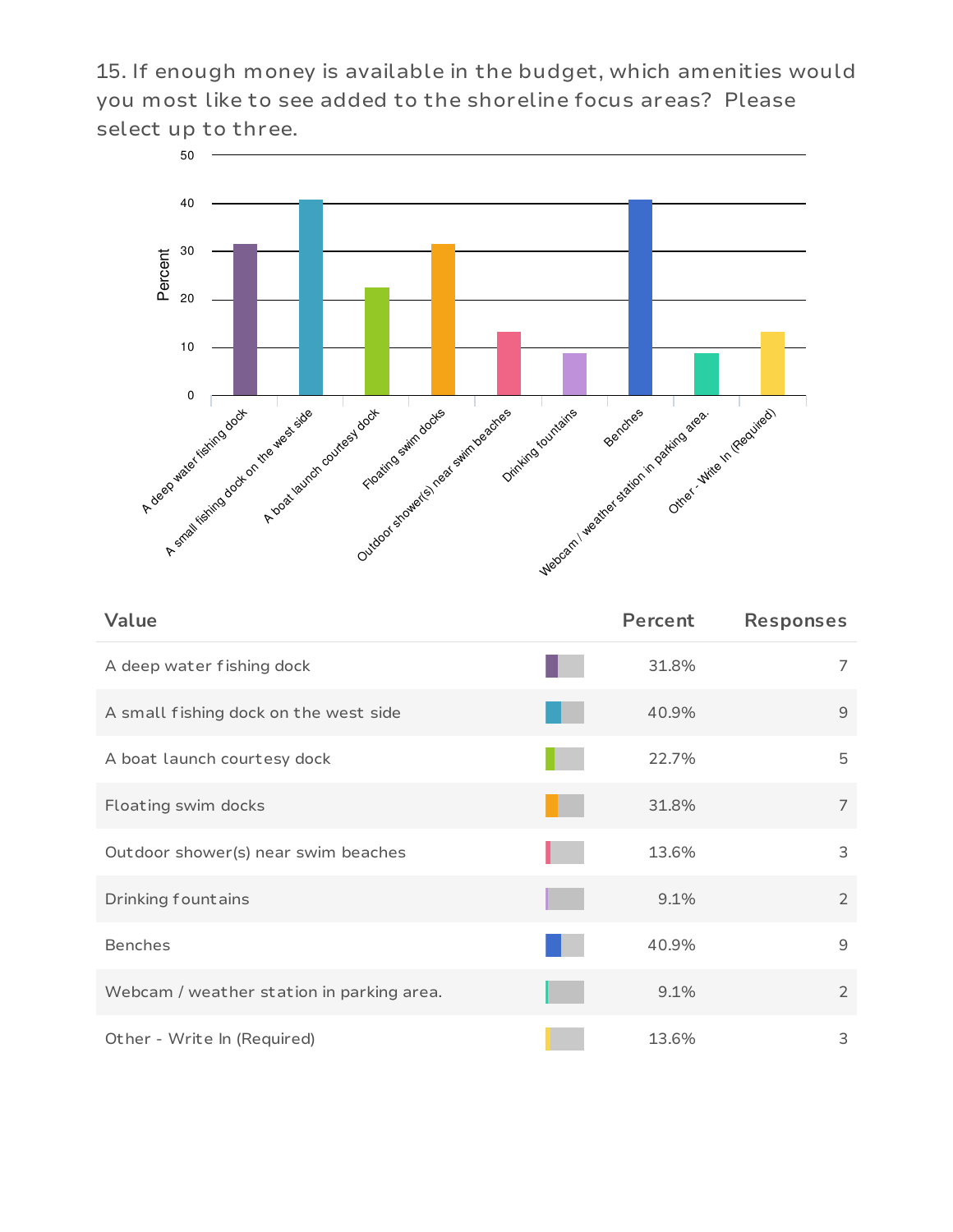| <b>Other - Write In (Required)</b> | Count |
|------------------------------------|-------|
| Designated dog swim area           |       |
| Designated dog swimming areas.     | 1     |
| Hiking trails established w a map. |       |
| Totals                             | 3     |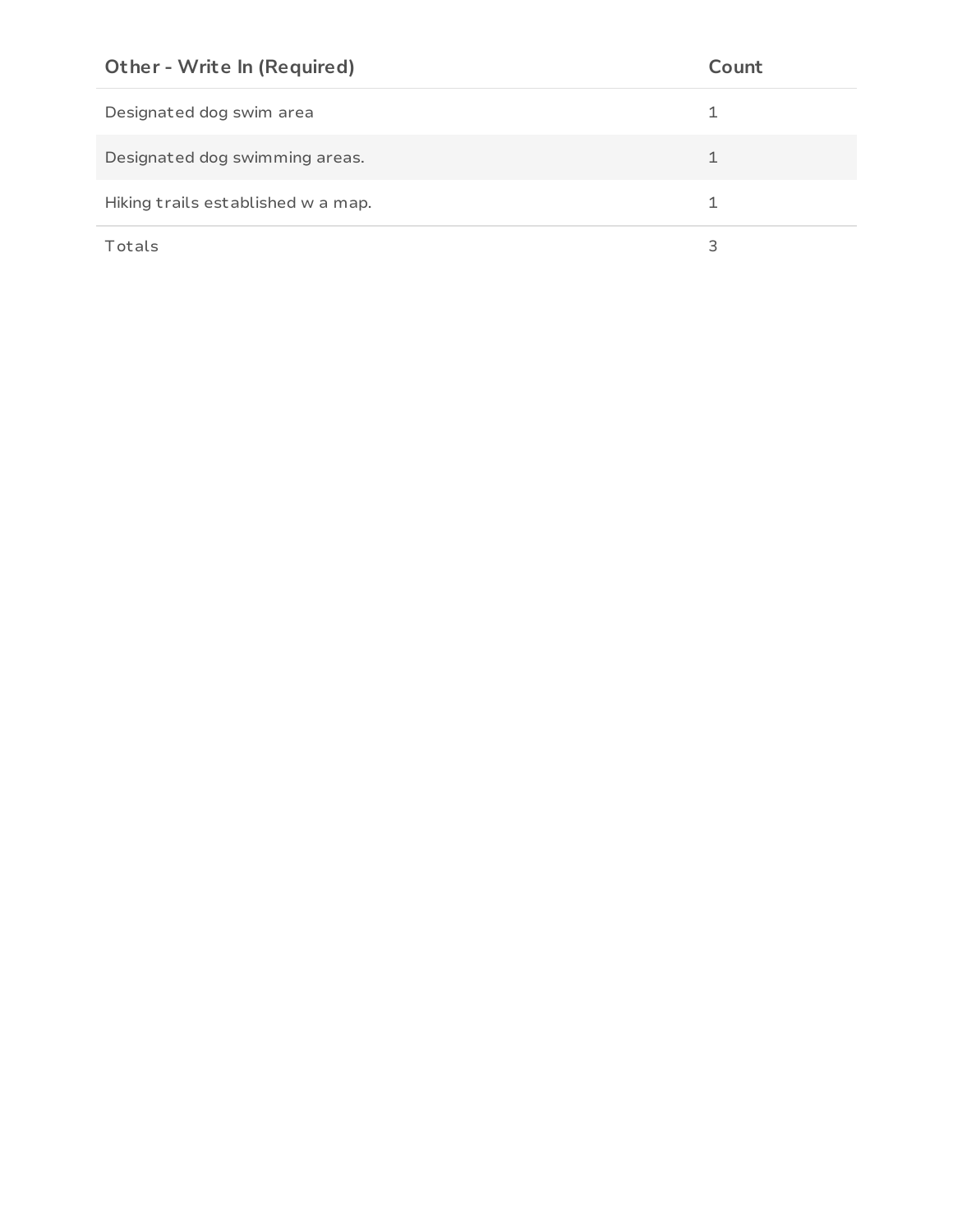16. Should BBQ stands continue to be provided as a park amenity?



**shelters.**

| Value                                 | Percent | <b>Responses</b> |
|---------------------------------------|---------|------------------|
| Yes                                   | 27.3%   | 6                |
| No                                    | 13.6%   | 3                |
| Yes, but only at the picnic shelters. | 31.8%   | 7                |
| No preference                         | 27.3%   | 6                |
|                                       |         |                  |

**Tot als: 22**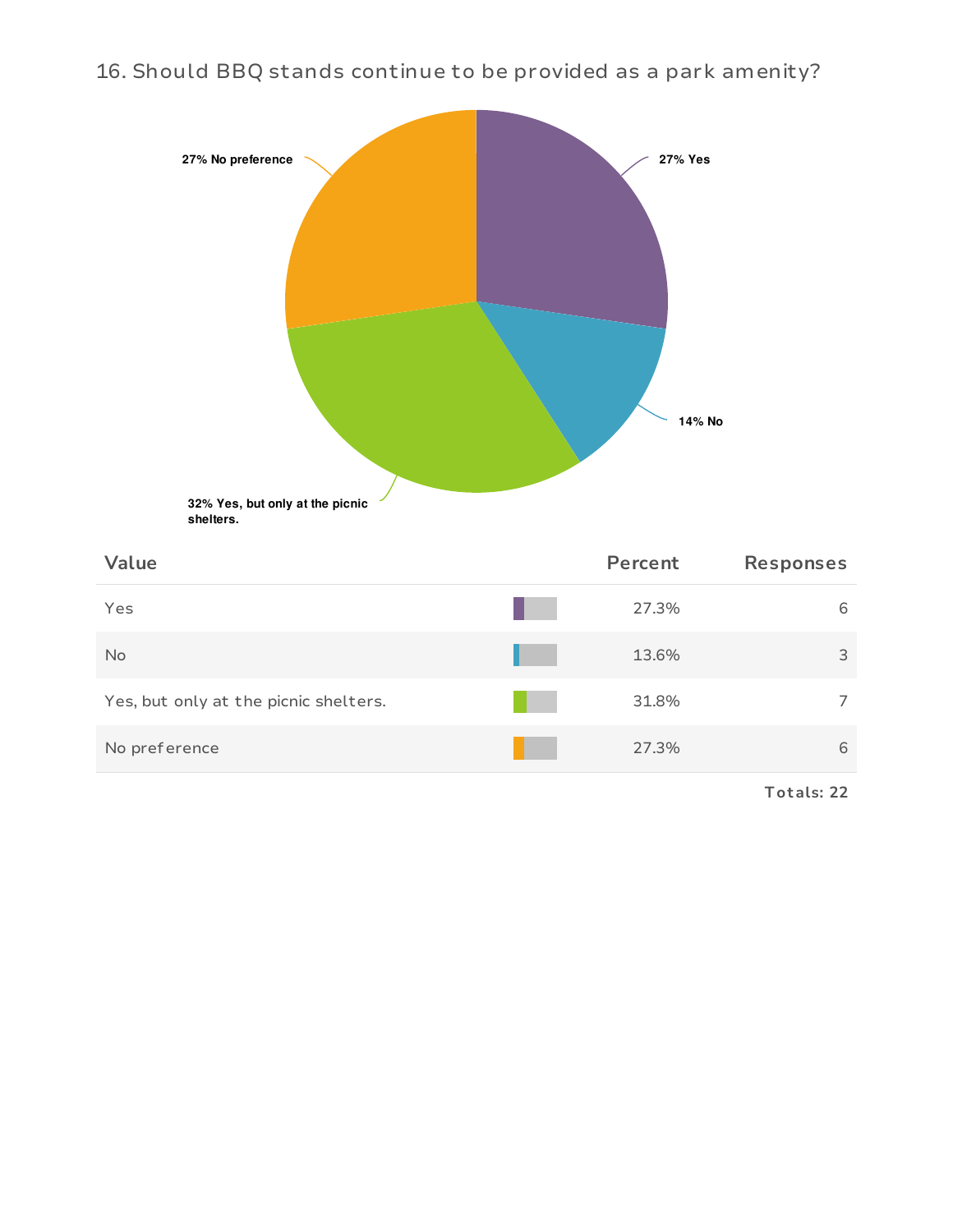17. Is there anything else you would like our design team to consider regarding the East or West Side Shoreline Focus Areas?

> area doglake<sup>a</sup> park maintenance playground adults access advantage ada add allowing areas barely **beach** benches build cattail children's concerns close completely continue